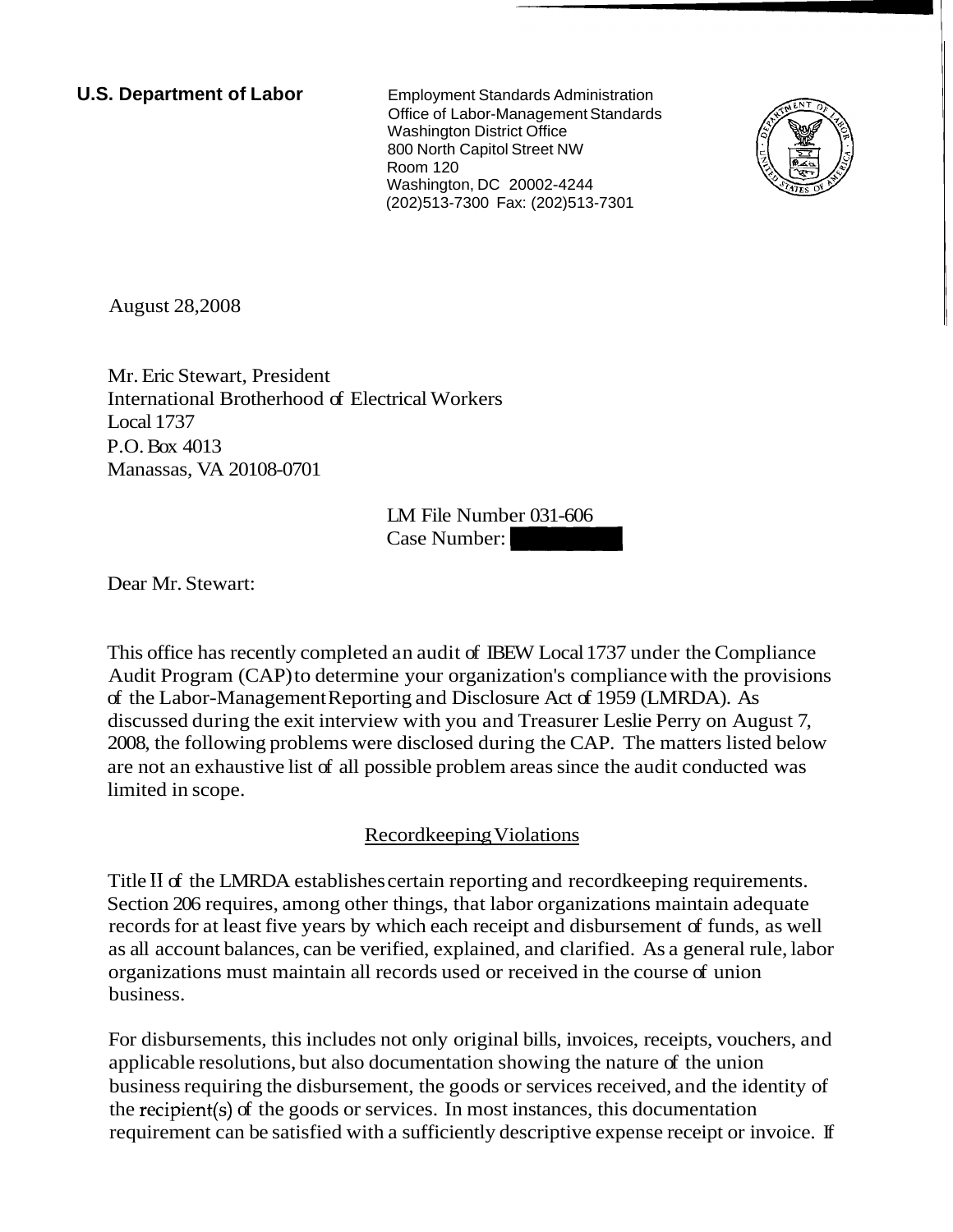Mr. Eric Stewart August 28,2008 Page 2 of 6

an expense receipt is not sufficiently descriptive, a union officer or employee should write a note on it providing the additional information. For money it receives, the labor organization must keep at least one record showing the date, amount, purpose, and source of that money. The labor organization must also retain bank records for all accounts.

The audit of Local 1737's 2006 records revealed the following recordkeeping violations:

1. General Reimbursed Expenses

Local 1737 did not retain adequate documentation for reimbursed expenses incurred by union officers. For example, Local 1737 reimbursed an officer for a plane ticket to attend a convention but did not maintain any receipt or other record for this purchase.

As previously noted above, labor organizations must retain original receipts, bills, and vouchers for all disbursements. The president and treasurer (or corresponding principal officers) of your union, who are required to sign your union's LM report, are responsible for properly maintaining union records.

2. Meal Expenses

Local 1737 did not always require officers to submit itemized receipts for meal expenses. The union must maintain itemized receipts provided by restaurants to officers. These itemized receipts are necessary to determine if such disbursements are for union business purposes and to sufficiently fulfill the recordkeeping requirement of LMRDA Section 206.

Local 1737 records of meal expenses did not always include written explanations of union business conducted or the names and titles of the persons incurring the restaurant charges. Union records of meal expenses must include written explanations of the union business conducted and the full names and titles of all persons who incurred the restaurant charges. Also, the records retained must identify the names of the restaurants where the officers or employees incurred meal expenses.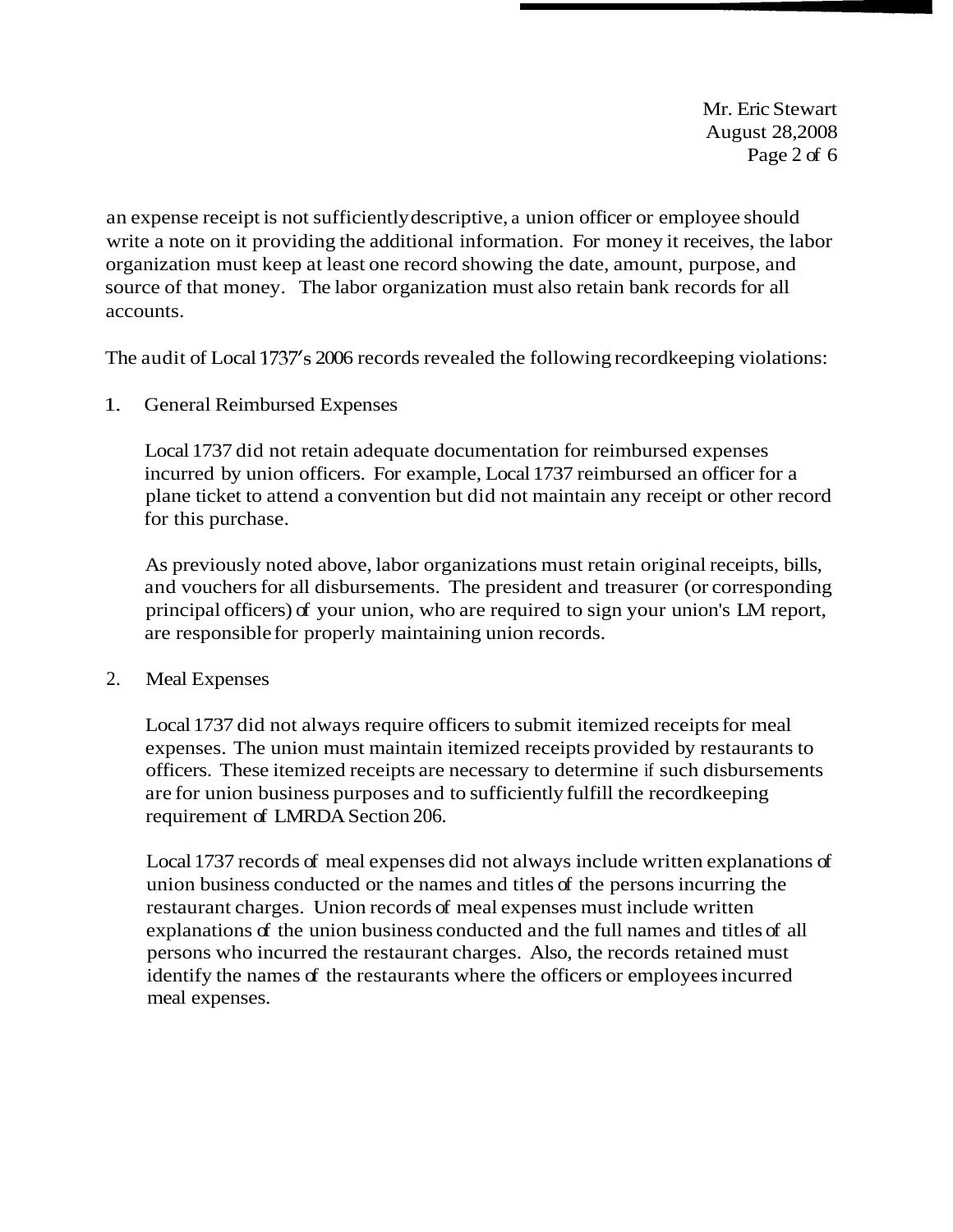Mr. Eric Stewart August 28,2008 Page **3** of 6

#### 3. Lost Wages

Local 1737 did not retain adequate documentation for a lost wage reimbursement payment. The union must maintain records in support of lost wage claims that identify each date lost wages were incurred, the number of hours lost on each date, the applicable rate of pay, and a description of the union business conducted.

During the exit interview, I provided a sample of an expense voucher Local 1737 may use to satisfy this requirement. The sample identifies the type of information and documentation that the local must maintain for lost wages and other officer expenses.

### 4. Failure to Record Receipts

Local 1737 did not record initiation fees in its receipts records. Union receipts records must include an adequate identification of all money the union receives. The records should show the date and amount received and the source of the money.

5. Information not Recorded in Meeting Minutes

During the audit, the local advised OLMS that the membership and executive board authorized some expenditures during their meetings. In some cases, the union failed to maintain minutes of these meetings. In other cases, the union maintained meeting minutes, but those minutes did not make any reference to the expenses authorized at those meetings. Minutes of all membership or executive board meetings must report any disbursement authorizations made at those meetings.

6. Failure to Maintain Records

Local 1737 failed to maintain dues check-off check stubs, cancelled checks, check stubs, bank deposit slips, and invoices for the purchase of flowers. All union receipt and disbursement records must be maintained.

Based on your assurance that Local 1737 will retain adequate documentation in the future, OLMS will take no further enforcement action at this time regarding the above violations.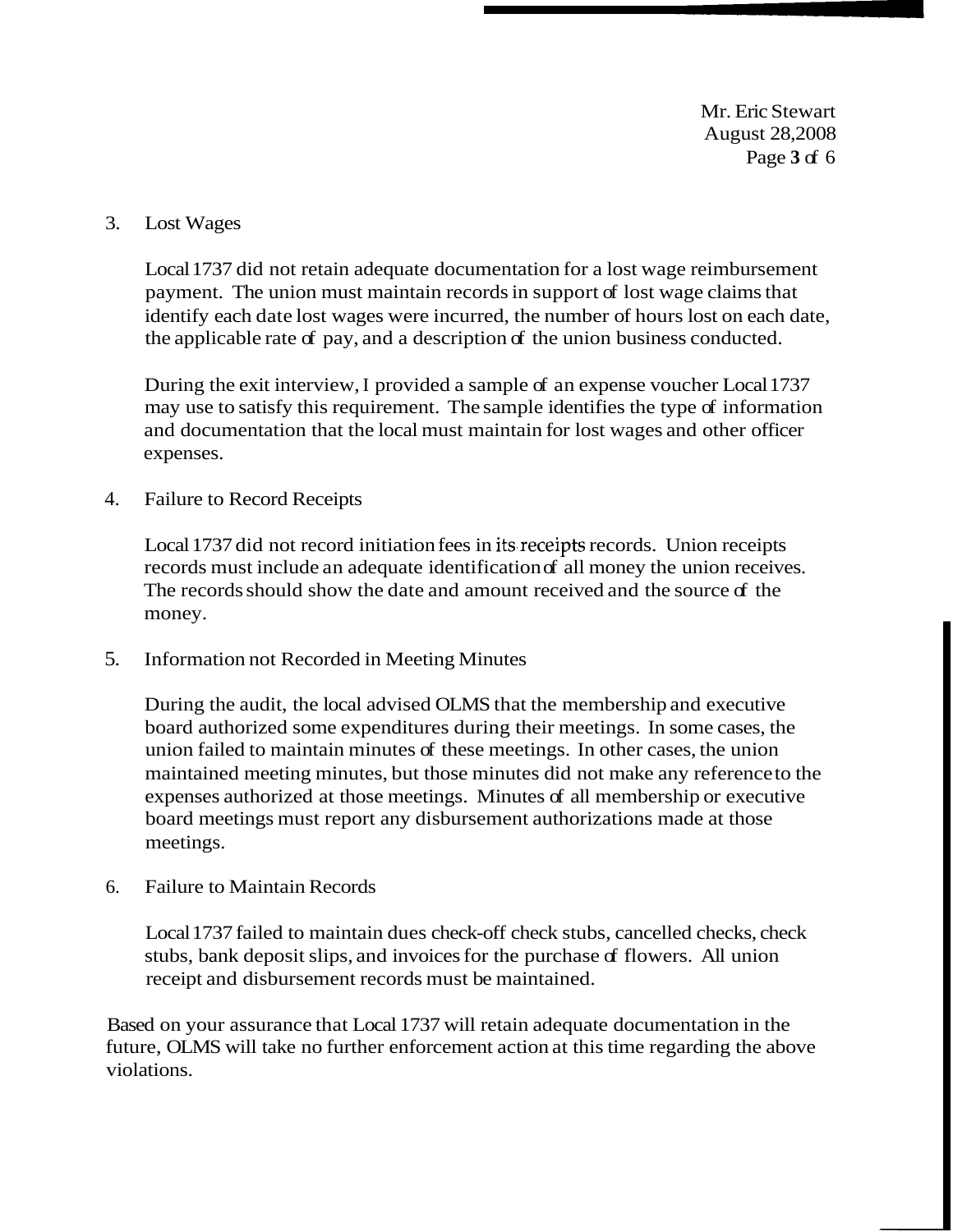Mr. Eric Stewart August 28,2008 Page 4 of 6

#### Reporting Violations

The audit disclosed violations of LMRDA Section 201(b), which requires labor organizations to file annual financial reports accurately disclosing their financial condition and operations. The Labor Organization Annual Report (Form LM-3) filed by Local 1737 for fiscal year ending December 31,2006 was deficient in the following areas:

1. Disbursements to Officers

Local 1737 did not report all salaries and reimbursements to officers in the amounts reported in Item 24 (All Officers and Disbursements to Officers). It appears the union erroneously reported these payments in Item 48 (Office and Administrative Expense) and Item 51 (Contribution, Gifts, and Grants).

The union must report most direct disbursements to Local 1737 officers and some indirect disbursements made on behalf of its officers in Item 24. A "direct disbursement" to an officer is a payment made to an officer in the form of cash, property, goods, services, or other things of value. See the instructions for Item 24 for a discussion of certain direct disbursements to officers that do not have to be reported in Item 24. An "indirect disbursement" to an officer is a payment to another party (including a credit card company) for cash, property, goods, services, or other things of value received by or on behalf of an officer. However, indirect disbursements for temporary lodging (such as a union check issued to a hotel) or for transportation by a public carrier (such as an airline) for an officer traveling on union business should be reported in Item 48 (Office and Administrative Expense).

2. Receipts and Disbursements on Behalf of Members

The audit revealed that Local 1737 received funds on behalf of some members to pay their insurance premiums. The money collected for the insurance premiums was incorrectly reported in Item 38 (Dues). In addition, the money paid to the insurance company on behalf of these members does not appear to be reported anywhere on the LM-3. The union should report all funds received on behalf of members for insurance premiums in Item 43 (Other Receipts) and all funds disbursed on behalf of members for insurance premiums in Item 54 (Other Disbursements).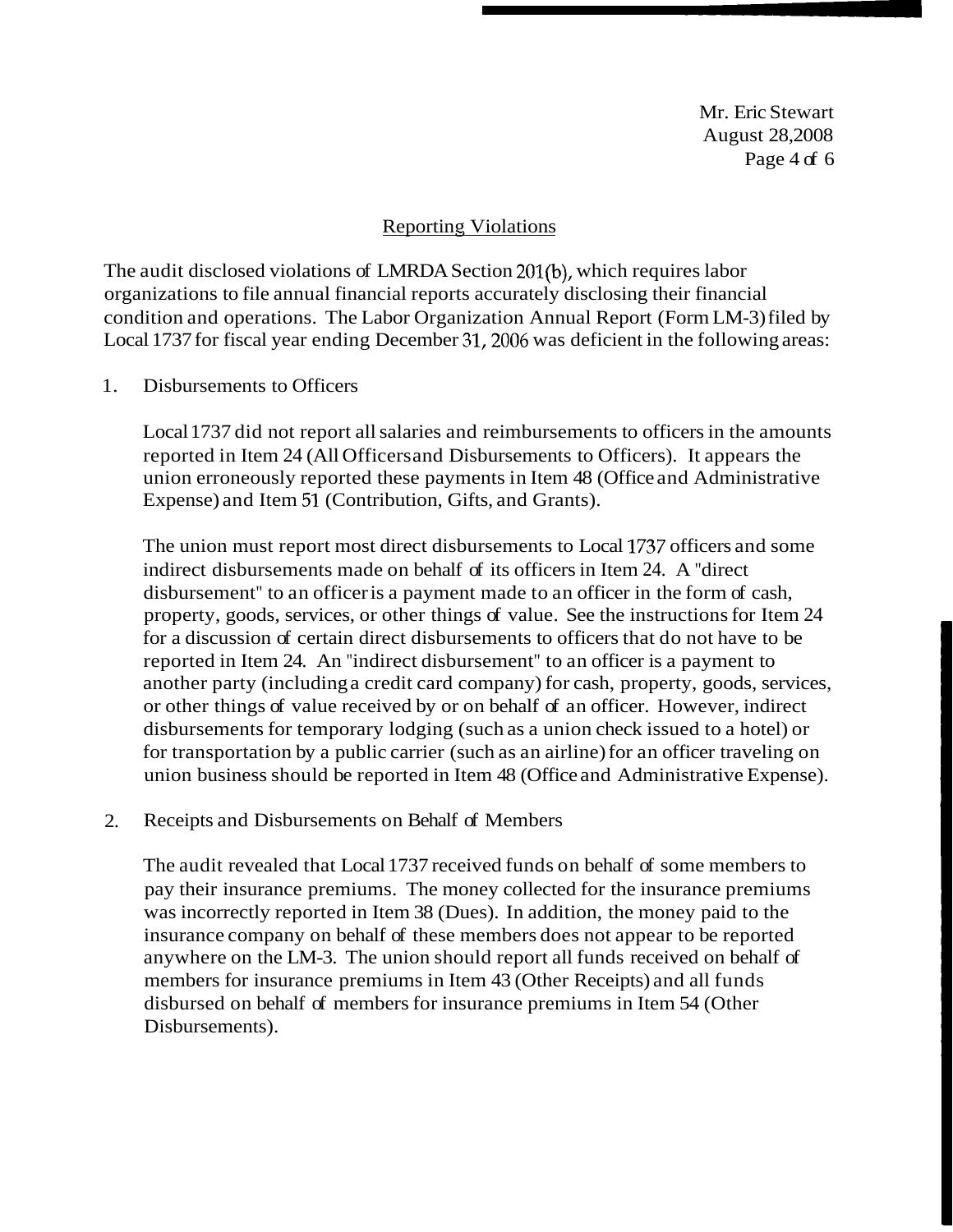Mr. Eric Stewart August 28,2008 Page 5 of 6

### 3. Total Disbursements Incorrectly Reported

The total disbursements listed in Items 45 through 54 does not equal the amount listed in Item 55 (Total Disbursements). There is a difference of \$30,000 between these figures. Local 1737 must report all cash disbursements in Items 45 through 54 of Statement B. The total of the figures in these items should equal the amount listed in Item 55.

### 4. Failure to File Bylaws

The audit disclosed a violation of LMRDA Section 201(a), which requires that a union submit a copy of its revised constitution and bylaws with its LM report when it makes changes to its constitution or bylaws. The audit revealed that a copy of Local 1737's bylaws were not on file with OLMS. Local 1737 has now filed a copy of its bylaws.

Local 1737 must file an amended Form LM-3 for fiscal year ending December 31,2006, to correct the deficient items discussed above. I provided you with a blank form and instructions, and advised you that the reporting forms and instructions are available on the OLMS website (www.olms.dol.gov). The amended Form LM-3 should be submitted to this office at the above address as soon as possible, but, due to the extenuating circumstances in your case, not later than September 30,2008, as agreed. Before filing, review the report thoroughly to be sure it is complete, accurate, and signed properly with original signatures.

## Other Violation

The audit disclosed the following other violation:

## Inadequate Bonding

The audit revealed a violation of LMRDA Section 502 (Bonding), which requires that union officers and employees be bonded for no less than 10 percent of the total funds those individuals or their predecessors handled during the preceding fiscal year.

The audit revealed that Local 1737's officers were not bonded for the minimum amount required at the time of the audit. However, the union obtained adequate bonding coverage after the audit period and provided evidence of this to OLMS